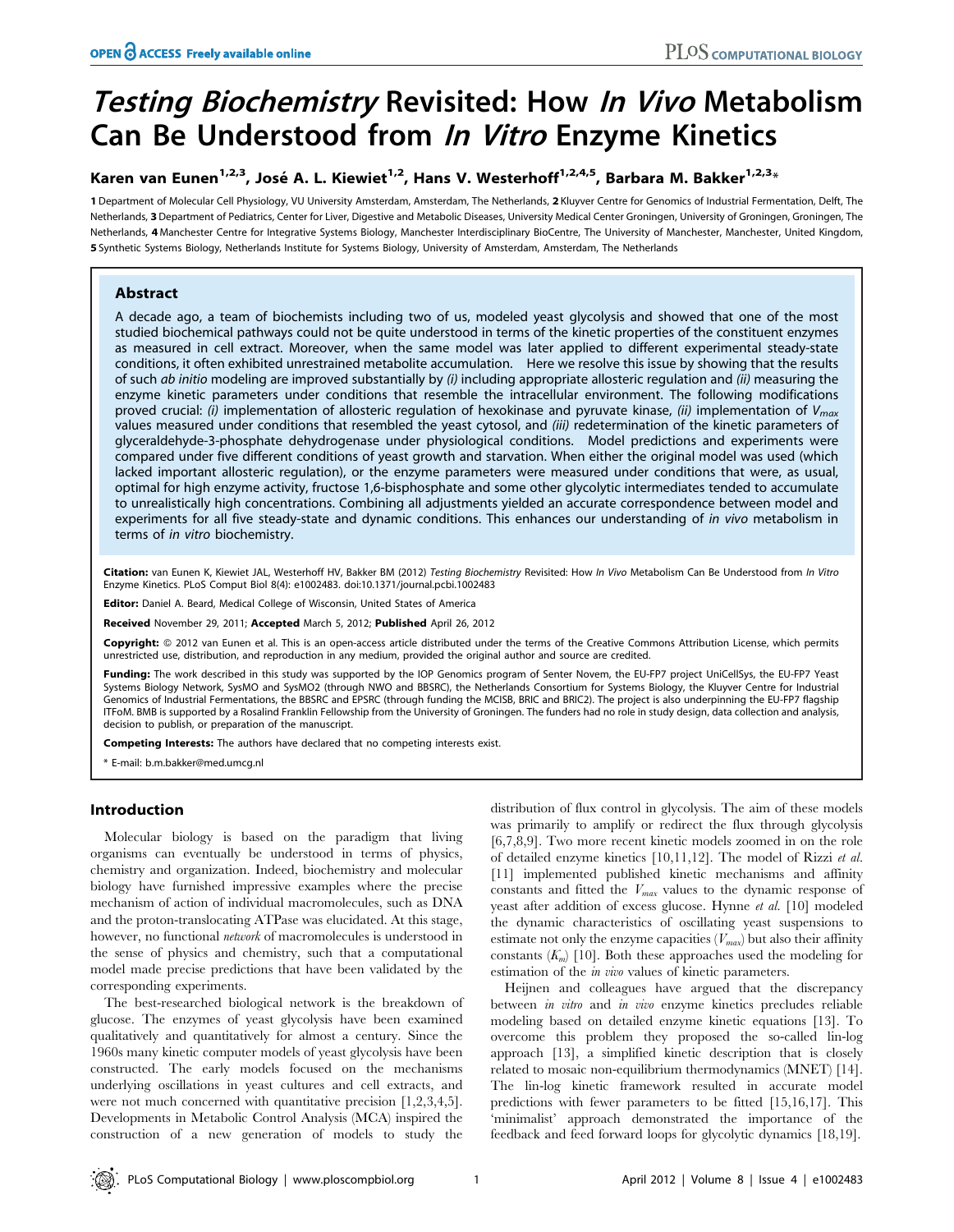### Author Summary

Baker's yeast is widely applied in modern biotechnology, for instance for production of heterologous protein or biofuel. For such applications a thorough understanding of the central energy metabolism of the bug is crucial. Nevertheless, even for this well-known organism, attempts to build models ab initio, based on independently measured characteristics of the catalysts (the enzymes), seldom gives reliable results. A key problem in this field is that enzyme characteristics are often studied under nonphysiological conditions that do not resemble the environment inside the cell. In this study we measured the enzyme characteristics under physiological conditions and assembled the results into a computational model of yeast energy metabolism. We show that this simple trick greatly improves the predictive value of the computational model. This allowed us to predict correctly how yeast cells adapt to nitrogen starvation, an industrially relevant situation, in which remodeling of the proteome strongly affects cellular energy metabolism.

Teusink et al. was the first to actually evaluate to what extent biochemical knowledge obtained from in vitro studies could be used to predict the glycolytic flux and the concentrations of glycolytic intermediates in yeast [12]. They concluded that the in vitro kinetics did not quite describe the in vivo activity for all of the glycolytic enzymes satisfactorily. In order to obtain a satisfactory description, they had to displace the kinetic parameter values away from their in vitro magnitudes, albeit only in a few cases far beyond the standard error of the means.

The model of Teusink et al. [12] was initially only tested for one experimental steady state. Implementation of  $V_{max}$  values from cultures grown under other conditions into the Teusink et al. model, has not been very successful. Often the model fails to reach a steady state and accumulate intermediate metabolites while the real yeast cultures do reach such a steady state (S. Rossell, personal communication; and this study). Reijenga et al. [20] used the model by Teusink et al. [12] to study spontaneous oscillations. The predicted frequency of the oscillations was close to experimental findings, but the concentrations of the oscillating metabolites predicted by the model did not match the experimental counter parts [20].

The observed discrepancies between experiments and models could in principle be caused by various regulatory mechanisms, such as enzyme-enzyme interactions, channeling and rapid posttranslational modifications. Another obvious reason might be that, until recently, enzyme kinetic parameters were most often determined under non-physiological conditions that had been optimized for high enzyme activity (but see [12]). This was warranted in view of the original goal of such studies to elucidate catalytic mechanisms, but does not fit the newer goal of understanding the in vivo dynamics of metabolic pathways. So far enzyme kinetics have hardly been studied under conditions that resemble the intracellular environment. Recently, we therefore developed an assay medium that should resemble the yeast cytosol [21]. A substantial number of enzyme activities measured in the  $\dot{m}$ vivo-like medium differed substantially from the activities in the 'optimal' non-physiological media [21]. These differences might provide a way out of the above impasse.

Here we therefore revisit the question whether in vitro enzyme kinetics can be used to predict in vivo yeast glycolysis. To this end the computer model of yeast glycolysis by Teusink et al. [12] was revised by including  $V_{max}$  values and values of parameters that

were measured in the new *in vivo*-like assay medium. In addition, hitherto missing but known allosteric regulators were implemented in the model. We show that if both innovations are combined, accurate model predictions are obtained. In contrast to earlier studies, a single model could be used to describe five different experimental situations.

## Results

# Summary of the experimental data used in the glycolytic model

We validated the revised model of yeast glycolysis by comparing the model predictions to independently measured fluxes and metabolite concentrations in Saccharomyces cerevisiae before and after nitrogen starvation. We studied: (i) non-starved cells from a glucose-limited chemostat culture grown under respiratory conditions (dilution rate  $D = 0.1 h^{-1}$ ), (ii) cells grown under these respiratory conditions and subsequently starved for nitrogen during 4 h, (iii) non-starved cells grown under respirofermentative conditions (glucose-limited chemostat,  $D = 0.35$   $h^{-1}$ ) and (iv) 4 h nitrogen-starved cells derived from this respirofermentative culture. From each of the four cultures yeast cells were harvested to measure  $(i)$  the maximal glycolytic flux and the intracellular metabolite concentrations in an off-line assay under anaerobic glucose-excess conditions (fermentative capacity  $[22,23]$ ),  $(ii)$  the  $V_{max}$  of the glycolytic and fermentative enzymes, and (iii) the kinetic parameters of glucose transport across the plasma membrane. The fluxes and metabolite concentrations have already been reported in [23] and are taken from there. The  $V_{max}$  values presented in [23] had been measured under assay conditions that were optimal for each enzyme and that do not resemble the in vivo conditions (Table S5). We refer to these as  $V_{max}$  optimized assays' to distinguish them from the  $V_{max}$  values that were measured for the present study in the same samples under in vivo-like conditions (this study; Table S4). In addition, we have redetermined all kinetic parameters of glyceraldehyde-3 phosphate dehydrogenase under in vivo-like conditions and the kinetics of glucose transport in a 5-seconds  $^{14}$ C-glucose uptake assay (Table S4). Under both growth conditions the transport capacity decreased and the  $K_m$  for glucose increased upon 4 h nitrogen starvation.

Input data for the model were:  $(i)$  fluxes to the side-branches that were fixed in the model (Table 1);  $\langle \hat{u} \rangle$  external metabolite concentrations that were fixed (Table 1); (iii)  $V_{max}$  values of the enzymes (Table S4 and S5 for  $in$  vivo-like and  $V_{max}$  optimized assays, respectively); and  $(w)$  other kinetic parameters of the enzymes and the glucose transporter (mostly taken from Teusink et al. [12]; as specified in Table S1); glucose transport this study (Table S4), and glyceraldehyde-3-phosphate dehydrogenase as indicated in the text).

Model predictions were compared to  $(i)$  the independently measured fluxes through hexose transport-hexokinase, phosphoglucose isomerase-aldolase and glyceraldehyde-3-phosphate dehydrogenase-alcohol  $dehydrogenase$  (see Figure 1); and  $(ii)$  the independently measured glycolytic metabolite concentrations.

## Glycolysis model

Our aim was to investigate whether the use of in vivo-like enzyme assays rather than  $V_{max}$  optimized assays would bring model predictions closer to measured metabolite concentrations and fluxes. The analysis was limited to glycolysis. Therefore the fluxes to side branches as well as boundary metabolites, such as ATP were fixed (Table 1). In its present form, the model is therefore not suitable to study dynamics in which ATP is involved, like glycolytic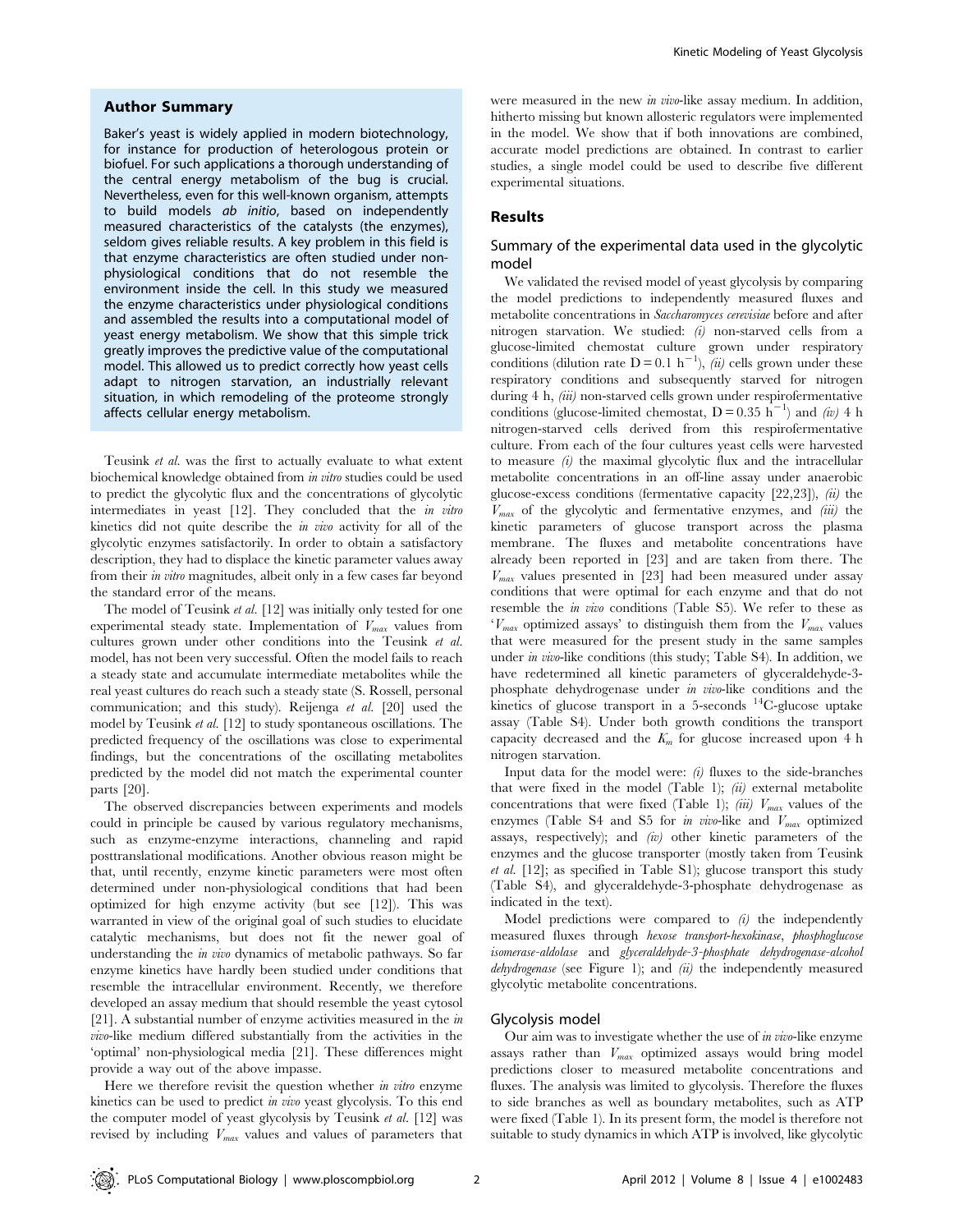Table 1. Measured fluxes into the side branches and concentrations of allosteric regulators and adenine nucleotides.

|                           | $D = 0.1 h^{-1}$ Non-starved | $D = 0.1 h^{-1}$ 4 h N-starved | $D = 0.35 h^{-1}$ Non-starved | $D = 0.35 h^{-1}$ 4 h N-starved |
|---------------------------|------------------------------|--------------------------------|-------------------------------|---------------------------------|
| <b>Fluxes</b>             |                              |                                |                               |                                 |
| Trehalose                 | $-2.1$                       | $-2.2$                         | 1.0                           | $-1.9$                          |
| Glycerol                  | 17.5                         | 24.9                           | 21.3                          | 21.5                            |
| Succinate                 | 0.9                          | $\mathbf 0$                    | 0.9                           | 0.2                             |
| <b>Regulators</b>         |                              |                                |                               |                                 |
| ATP                       | 5.00                         | 3.92                           | 4.29                          | 4.70                            |
| ADP                       | 1.00                         | 0.81                           | 1.29                          | 1.09                            |
| AMP                       | 0.30                         | 0.25                           | 0.44                          | 0.37                            |
| Trehalose 6-phosphate     | 2.20                         | 0.36                           | 3.52                          | 0.59                            |
| Fructose 2,6-bisphosphate | 0.014                        | 0.009                          | 0.003                         | 0.006                           |

The fluxes to (if positive)/from (if negative) trehalose, to glycerol and to succinate are given in mM.min<sup>-1</sup> under the growth and starvation conditions studied. These fluxes and metabolite concentrations were subsequently used as fixed parameters in the model described in this study. Positive values indicate fluxes away from glycolysis. Data from [23].

doi:10.1371/journal.pcbi.1002483.t001

oscillations. Furthermore, allosteric regulators that were missing in the Teusink et al. [12] model, were added. A full set of modifications is listed in Materials and Methods.

The new model reached a steady state close to the experimentally determined steady state for all conditions studied (see Figure 2). To achieve this, two additional assumptions were needed. First, the expression of the two hexokinase isoenzymes, hexokinase 1 and hexokinase 2 was not known. These isoenzymes have a different  $K_i$  towards T6P (0.2 mM for hexokinase 1 and 0.04 mM for hexokinase 2), which had a substantial effect on both the flux and the intermediate metabolite concentrations. In Figure 2 the  $K_i$  that fitted best was chosen for each condition (model results for both  $K_i$ values are shown in Tables S7, S8, S9, S10). Second, the kinetic parameters of glyceraldehyde-3-phosphate dehydrogenase were redetermined under in vivo-like conditions. Especially the  $K<sub>m</sub>$  values for glyceraldehyde 3-phosphate and NAD<sup>+</sup> differed from those in the Teusink et al. [12] model and affected the model predictions. The measured  $K_m$  for NAD<sup>+</sup> was similar between the four conditions  $(2.84\pm0.15 \text{ mM})$  as compared to 0.09 in the Teusink *et al.* [12] model). The  $K_m$  for glyceraldehyde 3-phosphate differed however (0.39 at  $D = 0.35$  h<sup>-1</sup> as compared to 1.68 $\pm$ 0.70 mM for the other three conditions). In Figure 2 we used the  $K_m$  for NAD<sup>+</sup> of 2.84 mM and for glyceraldehyde 3-phosphate of 0.39 mM under all conditions. Tables S7, S8, S9, S10 report the full set of results with the glyceraldehyde-3-phosphate dehydrogenase parameters specific for each condition.

Thus we obtained a single model that can describe four different steady-state conditions when the result of altered gene expression – measured at the level of  $V_{max}$  – is implemented.

## The relative contribution of the in vivo-like  $V_{\text{max}}$  values and the allosteric regulation

Subsequently, we asked whether the good fit between model and experiment could have been achieved by implementing either the allosteric regulations alone or the *in vivo*-like  $V_{max}$  values alone. The dynamic behavior of the new model was evaluated  $(i)$  with the in vivo-like  $V_{max}$  values implemented in the original Teusink et al. [12] model (hence without the allosteric regulation; Figure 3A–D); (ii) with the  $V_{max}$  values measured under conditions that were optimized for each enzyme, but in the new model (with allosteric regulation but without in vivo-like enzyme activities; Figure  $3E-H$ ); and with the in vivo-like enzyme activities implemented in the new

model (with allosteric regulation; Figure 3I–L). The comparison was made for the non-starved cells from the respiratory culture  $(D = 0.1 h^{-1})$ . The metabolite concentrations measured under these conditions were taken as the initial concentrations. In case of a good fit, the calculated concentrations should therefore stabilize at their initial values. In all cases, the concentrations of glucose 6 phosphate and fructose 6-phosphate dropped rapidly and then stabilized. Fructose 1,6-bisphosphate, however, increased continuously up to very high levels when either the allosteric regulation was lacking (Figure 3A–D) or when the  $V_{max}$  values had been measured under non-physiological conditions (Figure 3E–H). Apparently, the lower part of glycolysis failed to keep up with the flux through the upper part of glycolysis (Figure 1). This resembles the 'turbo' phenotype described earlier [24], which has been attributed to a lack of product inhibition of hexokinase and phosphofructokinase. In earlier studies, however, not only fructose 1,6-bisphosphate accumulated, but also glucose 6-phosphate and fructose 6-phosphate [25]. Only when both the allosteric regulation and the in vivo-like  $V_{max}$  values were implemented (Figure 3I–L) a steady state was obtained.

Teusink et al. [12] attributed the turbo phenotype primarily to a compromised feedback regulation of hexokinase. To test the role of the positive feedforward by fructose 1,6-bisphosphate to pyruvate kinase, this regulation was removed and otherwise the model and its parameters were kept as in Figure 3I–L. The result (Figure 3M–P) demonstrates that the feedforward regulation of pyruvate kinase hardly affects fructose 1,6-bisphosphate itself, but it is required for homeostatic regulation of the downstream metabolites 3-phosphoglycerate, 2-phosphoglycerate and phosphoenolpyruvate.

# Simulation of the response to an upshift of the extracellular glucose concentration

So far we discussed steady-state conditions. A dynamic response, however, contains much more information. Intracellular metabolite concentrations measured during the dynamic response of S. cerevisiae to a glucose pulse have been reported [26]. The starting conditions of the experiment are close to the respiratory growth condition  $(D = 0.1 h^{-1})$  applied in the present study and therefore we used our dataset to model the response to addition of glucose. There are two differences between the experiment and the model simulation. First, in the experiment a single dose of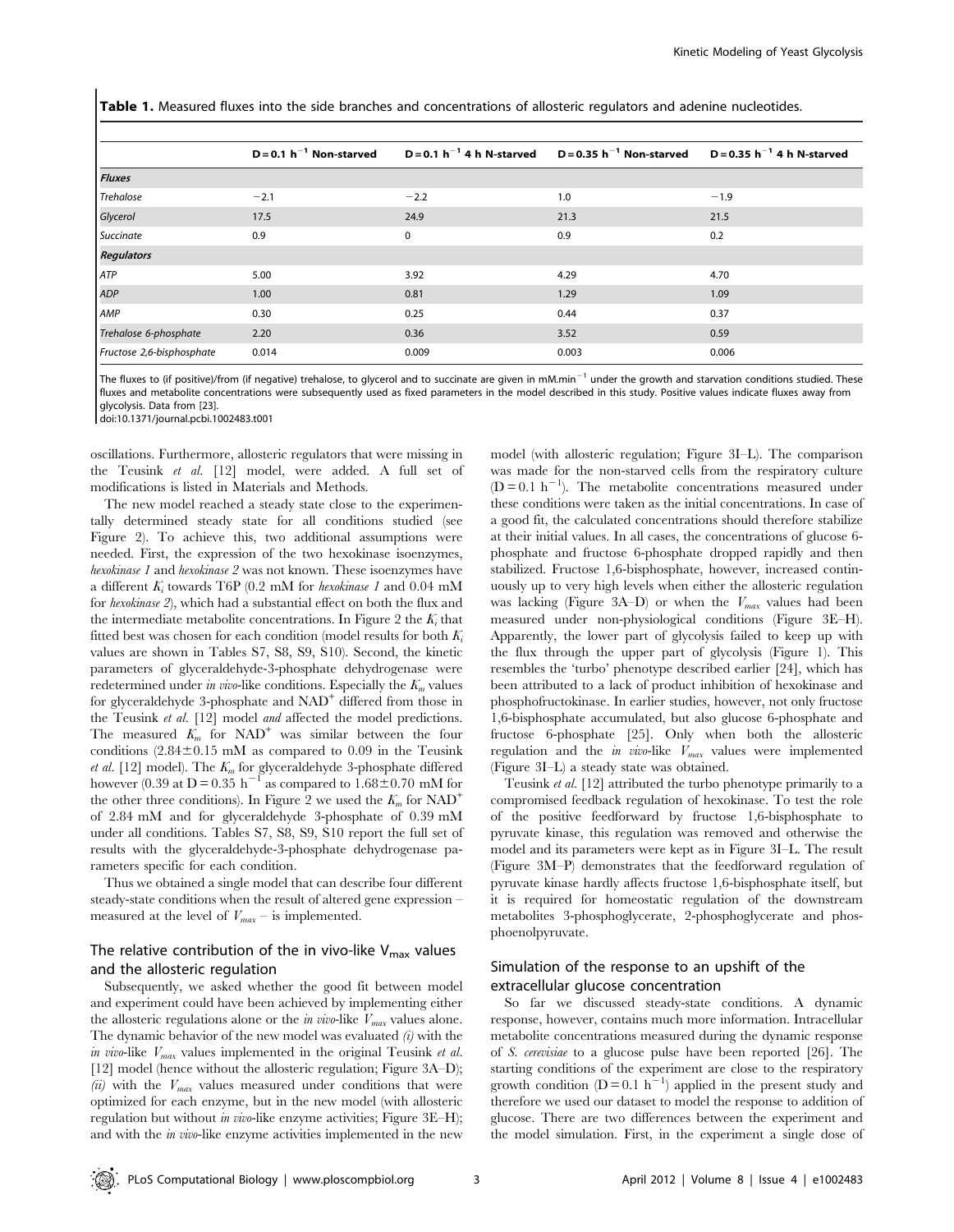

Figure 1. The glycolytic and fermentative pathway as they were modeled in this study. Metabolites are depicted in bold face, allosteric regulators in regular, enzymes in italics and branching pathways underlined. GLCo: extracellular glucose, GLCi: intracellular glucose, G6P: glucose 6 phosphate, F6P: fructose 6-phosphate, F16BP: fructose 1,6-bisphosphate, DHAP: dihydroxyacetone phosphate, GAP: glyceraldehyde 3-phosphate, BPG: 1,3-bisphosphoglycerate, 3PG: 3-phosphoglycerate, 2PG: 2-phosphoglycerate, PEP: phosphoenolpyruvate, PYR: pyruvate, ACE: acetaldehyde, EtOH: ethanol, HXT: hexose transport, HXK: hexokinase (EC 2.7.1.1), PGI: phosphoglucose isomerase (EC 5.3.1.9), PFK: phosphofructokinase (EC 2.7.1.11), ALD: aldolase (EC 4.1.2.13), TPI: triose-phosphate isomerase (EC 5.3.1.1), GAPDH: glyceraldehyde-3-phosphate dehydrogenase (EC 1.2.1.12), PGK: 3-phosphoglycerate kinase (EC 2.7.2.3), GPM: phosphoglycerate mutase (EC 5.4.2.1), ENO: enolase (EC 4.2.1.11), PYK: pyruvate kinase (EC 2.7.1.40), PDC: pyruvate decarboxylase (EC 4.1.1.1), ADH: alcohol dehydrogenase (EC 1.1.1.1). doi:10.1371/journal.pcbi.1002483.g001

glucose was added at time zero, while the modeled increase of glucose was sustained. However, within the time frame of the experiment the extracellular glucose concentration did not decrease significantly (most upper graphs in Figure 4). Second, the starting condition of the experiment was a steady-state, glucose-limited chemostat at a dilution rate of 0.05  $h^{-1}$  while the simulation was based on the  $V_{max}$  data obtained at 0.1 h<sup>-1</sup>.

The model version of the non-starved respiratory cells was used with a few modifications to meet the specific experimental setting.

The residual extracellular glucose concentration prior to addition of glucose was approximately 0.2 mM [27]. Starting from a steady state at 0.2 mM glucose, an upshift to 5 mM glucose at time zero was simulated. The intracellular ATP, ADP and AMP ([28]; measured in a culture at D of 0.1  $h^{-1}$ ) and trehalose 6-phosphate ([27] measured in a culture at  $\overrightarrow{D}$  of 0.03 h<sup>-1</sup>) were also implemented in the model. In agreement with experiments [26,29], we decreased the (externally imposed) ATP concentration by 50% at the onset of the glucose upshift, maintaining it constant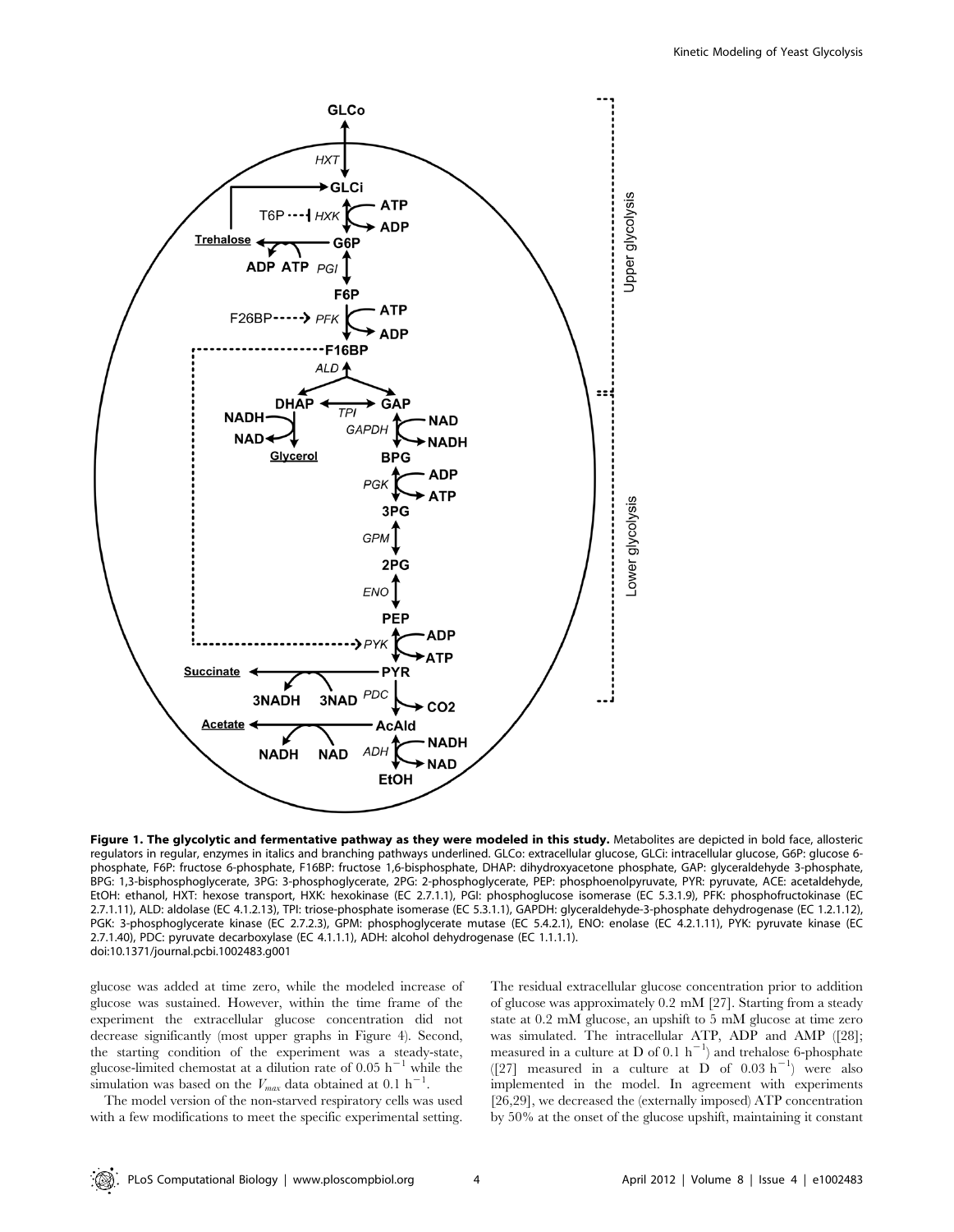

Figure 2. Predictions from the model of yeast glycolysis compared to experimental data from [23]. Black bars represent the experimental ( $\pm$  SEM) data and white bars represent model predictions. The  $K_i$  of HXK for T6P was 0.2 mM for the non-starved cells from the respirofermentative culture (D = 0.35 h<sup>-1</sup>) and 0.04 mM for the other three conditions. Abbreviations as in Figure 1. doi:10.1371/journal.pcbi.1002483.g002

thereafter. Since there was no data available for the intracellular concentration of F26BP, we used 0.014 mM, as measured at a dilution rate of 0.1 h<sup>-1</sup>. The model was evaluated at a  $K_i$  value of

0.04 mM for the inhibition of hexokinase by trehalose 6 phosphate, like the steady-state calculations for the corresponding culture at  $D = 0.1$  h<sup>-1</sup> (Figure 2).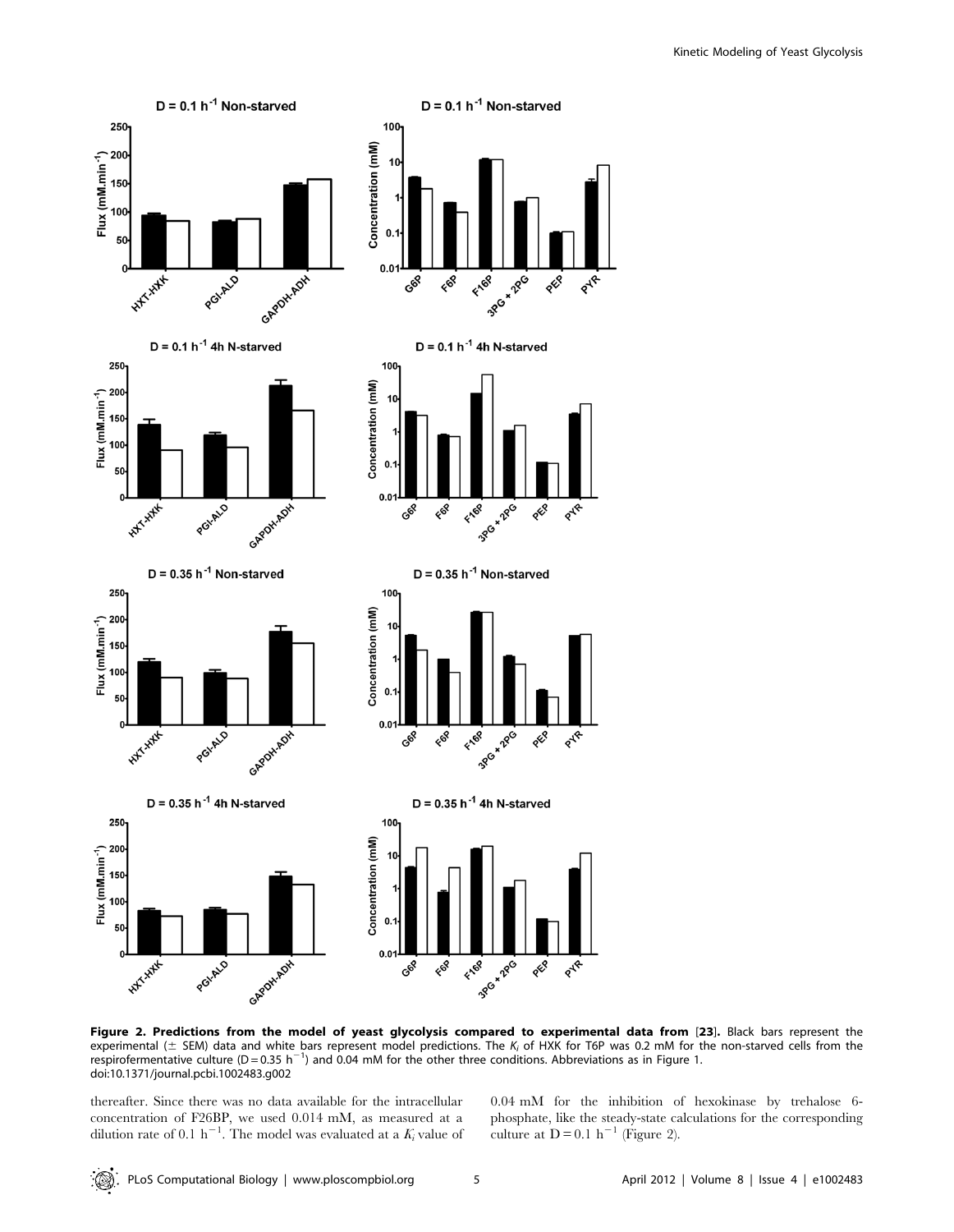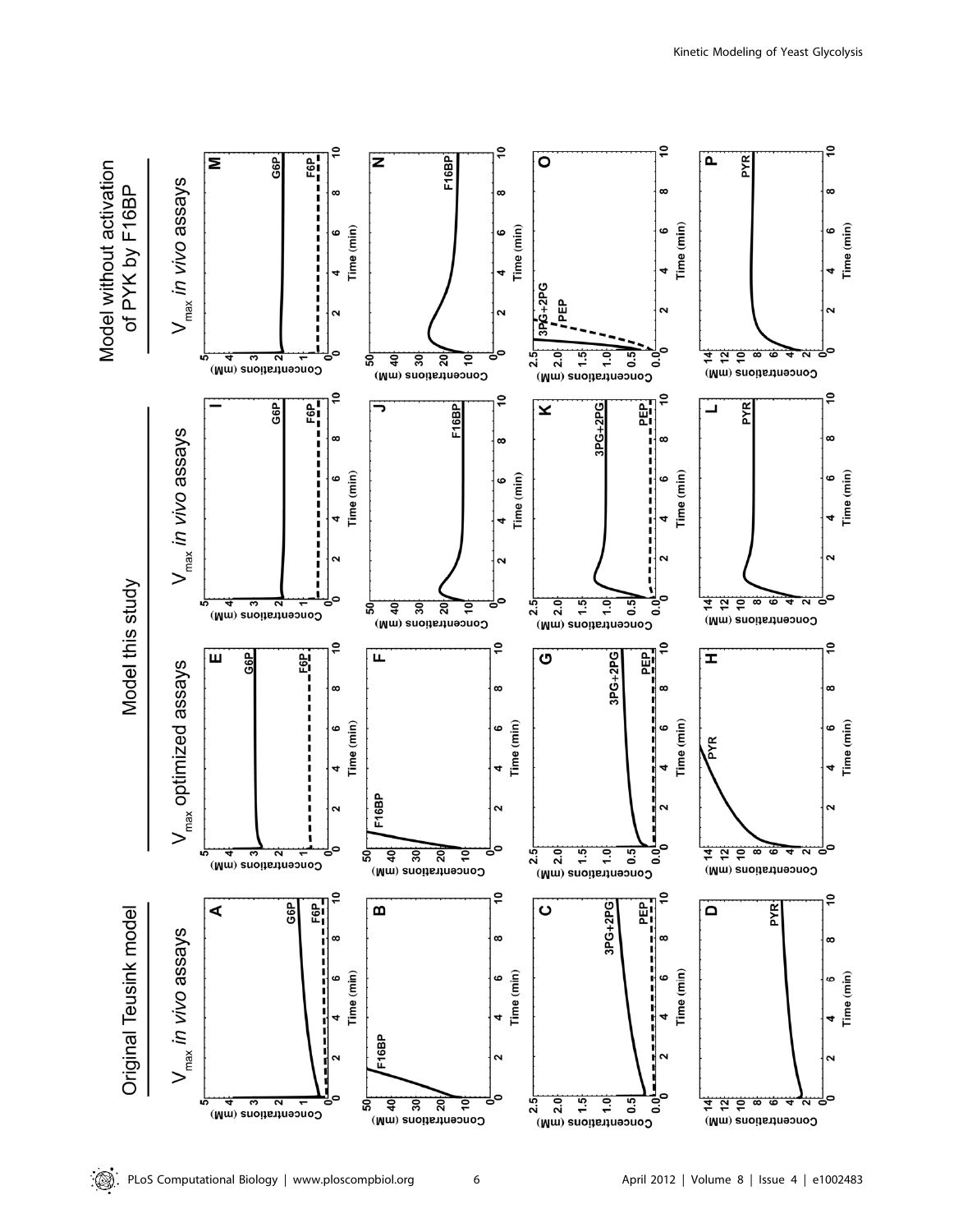Figure 3. The comparison of the model results of yeast glycolysis obtained with the original model of Teusink et al. [12] (panel A-D), the model developed in this study (panel E–L) and the latter model without activation of pyruvate kinase by fructose 1,6 bisphosphate (panel M-P; see text for model description). The data used in these simulations were from the non-starved cells of the glucoselimited respiratory culture (D = 0.1 h<sup>-1</sup>). The V<sub>max</sub> values were measured in either the *in vivo*-like assay medium (panel A–D and I–P) or in the assay medium optimized for each enzyme (panel E–H). In the former case also the other glyceraldehyde-3-phosphate dehydrogenase parameters measured under in vivo-like conditions were used; in the latter case the original glyceraldehyde-3-phosphate dehydrogenase parameters from Teusink et al. [12]. The concentrations at time zero equal the measured intracellular concentrations. Abbreviations as in Figure 1. doi:10.1371/journal.pcbi.1002483.g003

Figure 4 shows that the dynamic simulation mimicked the experiment surprisingly well [26]. The upshift of the glucose concentration caused an increase of the concentrations of glucose 6-phosphate, fructose 6-phosphate, and fructose 1,6-bisphosphate, while the concentrations of 3-phosphoglycerate+2-phosphoglycerate and phosphoenolpyruvate decreased and then rose slightly to reach a new and different steady state.

# Control and regulation of glycolysis during nitrogen starvation

In previous studies we analyzed the distribution of regulation between gene expression and metabolism upon nitrogen starvation of the same cultures as studied here [22,23]. The upregulation of the flux through glycolytic enzymes upon nitrogen starvation of the respiratory culture  $(D = 0.1 h^{-1})$  was predominantly regulated by interaction of the enzymes with metabolites. In contrast, the downregulation of the flux upon nitrogen starvation of the respirofermentative culture  $(D = 0.35 \text{ h}^{-1})$  was mostly regulated by gene expression. If we use the  $in$  vivo-like  $V_{max}$  assay on which the present paper is built, we obtain qualitatively the same results as in the previous study (Figure 5 and Table S16) [23]. In this analysis the metabolic regulation reflects the cumulative effect of changes in metabolite concentrations on the flux through a specific enzyme. Often these metabolites counteract each other [23]. We therefore wondered if we could use the glycolysis model to relate the observed flux to measured  $V_{max}$  values (gene-expression regulation) and metabolite concentrations.

At  $D = 0.35$  h<sup>-1</sup> the glycolytic flux (when calculated at the level of phosphoglucose isomerase-alcohol dehydrogenase) decreased by 16% upon nitrogen starvation. This was reproduced by the model (14% decreased flux). Under these conditions the highest flux control was exerted by the glucose transporter (flux control coefficient 0.5 for the flux through upper glycolysis and 0.6 through lower glycolysis; Table S14 and S15). At the measured 52% decrease of the  $V_{max}$  of the transporter (Table S4) this should lead to a 26% decrease of the flux. Most of the remaining control was exerted by hexokinase (0.5–0.6 before starvation), but since the  $V_{max}$  of hexokinase was down-regulated by only 12% this contributes only 6% flux reduction. Since other enzymes exert hardly any control, the changes in their  $V_{max}$  do not contribute to the decrease of the flux. The fact that the flux through phosphoglucose isomerase altered not 26 but only 16% is at least partly due to the reversal of the trehalose flux from trehalose production in the non-starved cells to glucose-6-phosphate production the starved cells.

Under this condition  $(D = 0.35 \text{ h}^{-1})$  metabolic regulation mostly counteracts gene-expression or  $V_{max}$  regulation, with the highest negative metabolic regulation coefficient for phosphofructokinase ( $\rho_m$  = -3.4). When we calculate the metabolic regulation based on the changes in the measured metabolites and the rate equation used in the model, we do not find this negative metabolic regulation coefficient back. However, when we used the modeled values of the metabolite concentrations, the regulation coefficient was  $-3.8$ . This can be explained from the discrepancy between the measured and modeled concentration of fructose 6-phosphate:

in the experiment it declined slightly, but in the model it increased 11-fold from 0.4 to 4.4 mM thus counteracting the decrease of the flux through phosphofructokinase. Also for other enzymes with strong metabolic regulation, i.e. hexokinase, phosphoglucose isomerase, pyruvate kinase and pyruvate decarboxylase, the metabolic regulation was only reproduced with the modeled concentrations. Again this was caused by (sometimes subtle) discrepancies between measured and modeled concentrations. Nevertheless, from the calculations concerning hexokinase, it became clear that trehalose 6-phosphate plays an important role in the metabolic part of the regulation ( $\rho_{m, trehalose}$  6-P = -1.6).

For the respiratory culture  $(D = 0.1 h^{-1})$  it is less straightforward to link the observed metabolic regulation to specific metabolite concentrations. The reason is that the model underestimates the observed increase in flux upon nitrogen starvation. Again the glucose transporter exerts most of the flux control (0.5–0.6 before starvation, 0.9–1.0 after starvation; Table S12 and S13), but since the  $V_{max}$  of the transporter diminished, it tends to decrease rather than increase the glycolytic flux. The  $V_{max}$ of phosphoglucose isomerase, pyruvate kinase and pyruvate decarboxylase increased, but as none of them exerted flux control, this did not lead to a flux increase in the model. In reality there may be a mechanism that confers flux control to pyruvate kinase or pyruvate decarboxylase, which then would explain the increase of the flux. Not knowing what caused the discrepancy of the flux regulation between model and experiment, we are hesitant to speculate on the precise nature of the metabolic regulation.

## **Discussion**

In this study we have shown that realistic kinetic modeling of biochemical pathways based on independently measured biochemical parameters is possible, provided that parameters are measured under physiological conditions and known allosteric regulation loops are taken into account. Along these lines we have improved the yeast glycolysis model of Teusink et al. [12], such that it could be validated for a wider range of experimental conditions.

The key importance of physiological enzyme assays for kinetic modeling of metabolism may seem trivial, but in practice it is not. Until now the effect of in vivo-like parameters had never been tested rigorously. Databases are full of parameters measured under a variety of assay conditions, often far from physiological [30]. In order to build metabolic computer models ab initio, we will need to redetermine most of the kinetic parameters. It has been doubted if it is possible at all to determine kinetic parameters with sufficient accuracy to simulate the in vivo behavior of metabolic pathways quantitatively [13]. A proposed solution is to simplify the kinetic equations and obtain kinetic parameters by fitting them to the experimentally determined fluxes and concentrations [31]. Although this is likely to yield an accurate description of pathway behavior, it will provide little insight into the importance of the biochemical interactions that give rise to such behavior. Moreover, simplified and fitted models will predict pathway behavior accurately for the conditions in which they have been fitted, but they have no predictive power outside the experimental conditions for which they were developed. The latter will require quantitative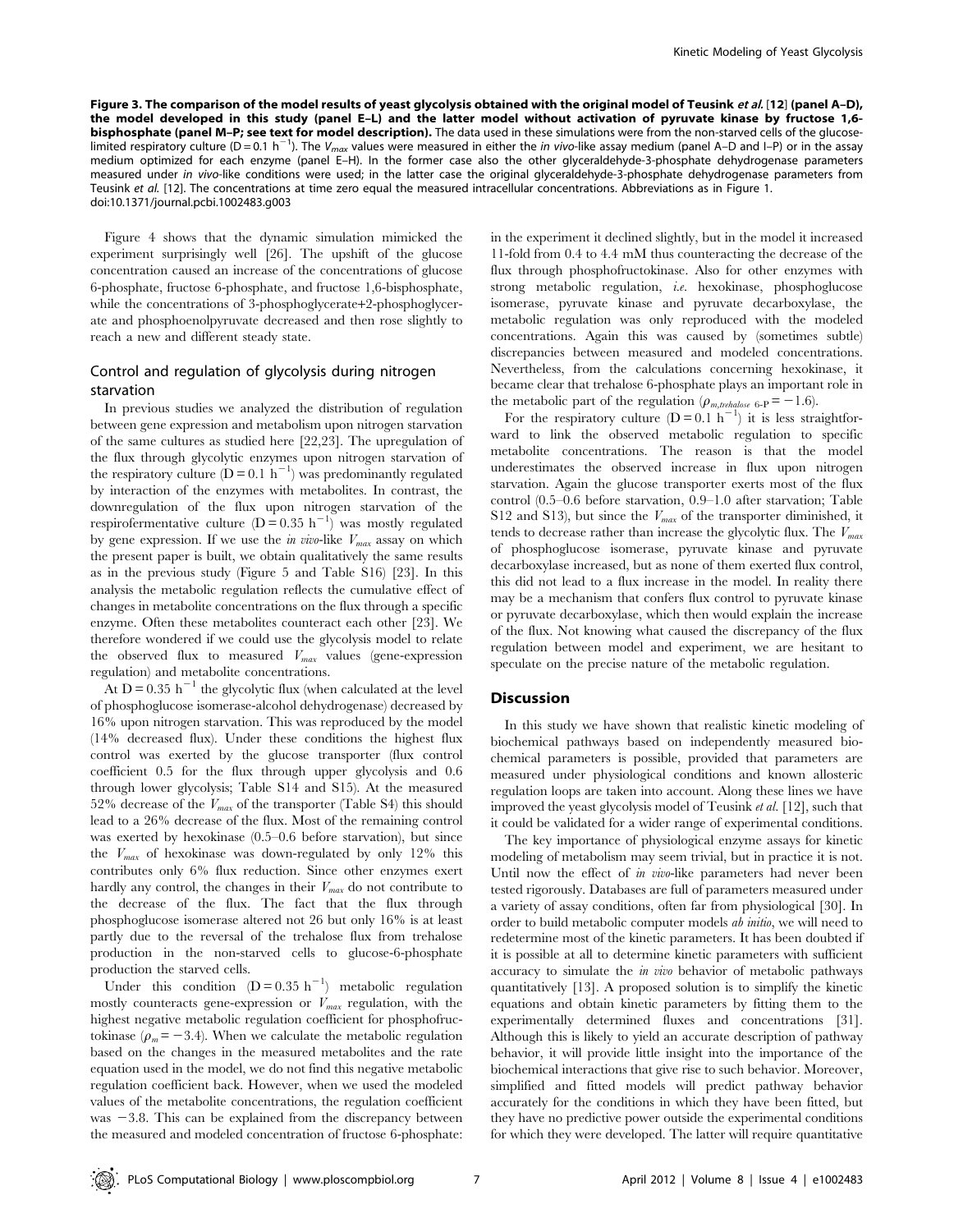

Figure 4. Simulation of a sudden upshift of the extracellular glucose concentration starting from a steady-state, aerobic, glucoselimited chemostat culture at a dilution rate of 0.1  $h^{-1}$ . The ATP concentration was decreased by 50% at the onset of the glucose upshift, maintaining it constant thereafter. Experimental data are taken from [26] with permission. For details of the simulation, see text. A complete list of parameters values used is given in Table S6 of the supporting information. All other parameters were kept the same as in the non-starved cells from the respiratory culture ( $D = 0.1 h^{-1}$ ). doi:10.1371/journal.pcbi.1002483.g004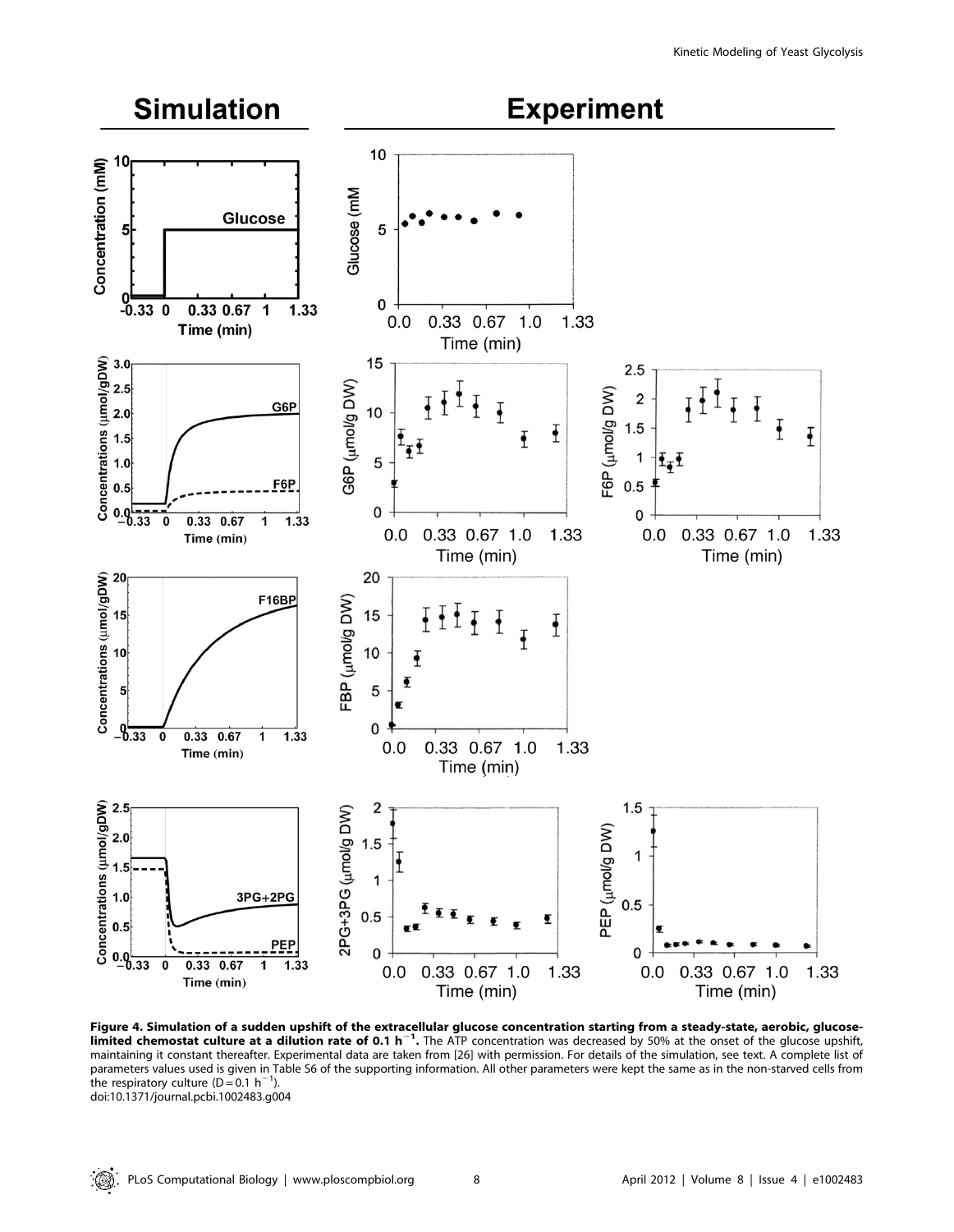

Figure 5. Distribution of the regulation coefficients of the various glycolytic enzymes after 4 h nitrogen starvation. The hierarchical regulation coefficient  $\rho_h$  reflects regulation of the flux by altered V<sub>max</sub> through the entire gene-expression cascade. The metabolic regulation coefficient  $\rho_m$  reflects regulation through interaction of the enzyme with altered metabolite concentrations. These values are based on the changes in the in vivo-like V<sub>max</sub> values, experimentally determined changes in fluxes and the summation law for regulation ( $\rho_h+\rho_m=1$ ). See [22,23] for an elaborate description of how to determine these regulation coefficients. Closed circles: D = 0.1 h<sup>-1</sup>, Open circles: D = 0.35 h<sup>-1</sup>. Each point represents regulation of the flux through a different glycolytic enzyme. doi:10.1371/journal.pcbi.1002483.g005

insight in the non-linearities of the actual kinetics of the enzymes in the network.

The original Teusink et al. [12] model failed to reach a steady state if applied to glucose-limited cultures when they receive a high glucose concentration. In such a situation the model - but not the real cell - develops a 'turbo' phenotype: the ATP-stimulated synthesis of fructose 1,6-bisphosphate in upper glycolysis persistently exceeds its degradation in lower glycolysis. A negative feedback loop at the beginning of the pathway prevents this 'turbo' effect [24]. In yeast glycolysis this role is (at least partially) fulfilled by the inhibition of hexokinase by trehalose 6-phosphate [24]. While allosteric regulation of hexokinase was lacking in the original model of Teusink et al. [12], we show that it is required under the experimental conditions of the present study. In particular at  $\overline{D} = 0.35$  h<sup>-1</sup>, we could demonstrate that it was the main regulator of hexokinase in vivo. In addition we show that the feedforward activation of pyruvate kinase by fructose 1,6-bisphosphate is essential to avoid accumulation of metabolites in lower glycolysis, particularly 3-phosphoglycerate, 2-phosphoglycerate and phosphoenolpyruvate (Figure 3, cf. panels K and O). Studying only one steady state, Teusink et al. [12] omitted the positive feedforward regulation of pyruvate kinase by fructose 1,6-bisphosphate and thereby had pyruvate kinase maximally active. The reason was that the measured fructose 1,6-bisphosphate concentration was close to saturation of pyruvate kinase and was supposed to have no effect. The positive feedforward regulation of pyruvate kinase, however, does explain the dynamic downregulation of 3-phosphoglycerate, 2-phosphoglycerate and phosphoenolpyruvate after a glucose addition to a glucose limited chemostat, because then fructose 1,6-bisphosphate increases from a low to a high concentration [26,32]. Even though pyruvate kinase has a low elasticity coefficient towards fructose 1,6bisphosphate under the steady-state conditions of the present study (elasticity coefficients are in between 0.001 and 0.01), it is apparently sufficient to shift the balance from an accumulation of the metabolites of lower glycolysis towards a stable steady state of that lower glycolysis, corresponding to the experimental data.

The model developed in this study was first applied to four steady-state conditions. In spite of the differences in enzyme and transport capacities, which were the input to the model, the fluxes and metabolite concentrations in the model changed little between the four conditions. However, the doubling of the concentration of fructose 1,6-bisphosphate between  $D = 0.1 h^{-1}$  and 0.35 h<sup>-1</sup> (non-starved) was reproduced correctly by the model (Figure 2 and Table S7and S9). Also the homeostasis of the concentrations of 3-phosphoglycerate, 2-phosphoglycerate and phosphoenolpyruvate between all four conditions was predicted by the model. The above-mentioned activation of pyruvate kinase by fructose 1,6 bisphosphate played an important role herein.

The new model described the dynamic response towards a glucose upshift surprisingly accurately. The only exceptions were the concentrations of glucose 6-phosphate and fructose 6-phosphate, which qualitatively matched the experiment, but the absolute values of which were 5 times lower in the model than in the experiment. We hypothesized that this might be due to the side branches from glucose 6-phosphate towards trehalose and glycogen. In the model these were fixed for lack of dynamic information, but they are likely to change in time. We explored this hypothesis in the model by modulating the branching fluxes and confirmed that the calculated fructose 6-phosphate and glucose 6-phosphate could be adjusted to their experimental values. However, the good fit for the fructose-1,6-bisphosphate concentration was then lost, suggesting a more complex mechanism in which regulation of phosphofructokinase is also involved.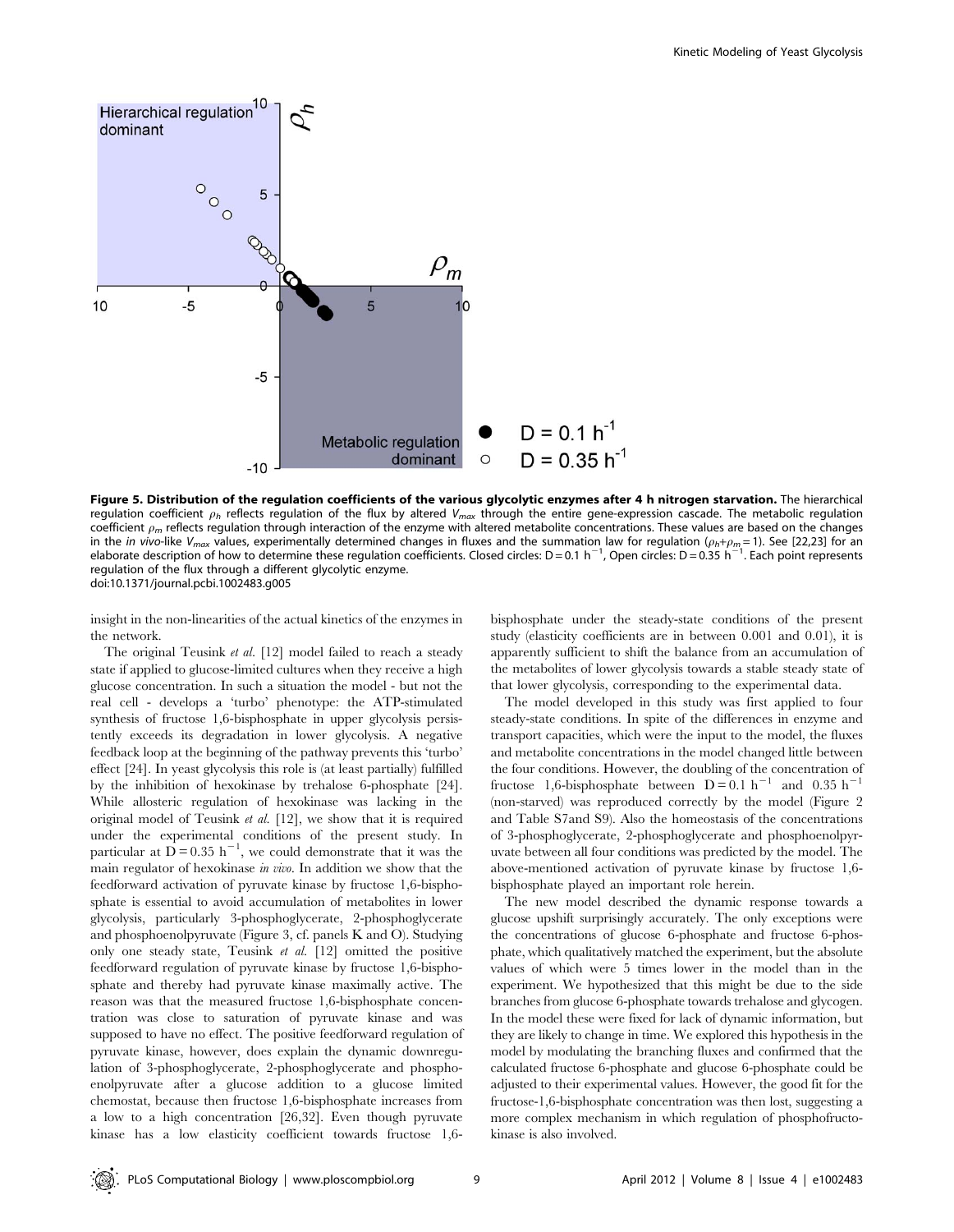In this study we fixed the ATP, ADP and AMP concentrations, since quantitative kinetic information about ATP utilization was lacking. Instead of variable and mutually dependent ATP, ADP and AMP concentrations, we inserted the measured concentrations as fixed parameters. This choice made the model unsuitable to study phenomena in which ATP dynamics are involved, such as glycolytic oscillations [33]. In the long run this is a limitation. For the purpose of this study, however, to study in vivo regulation of the glycolytic enzymes, it was the best option. ATP utilization consists of many processes of which the kinetics are ill-known. Moreover, the sum of ATP, ADP and AMP is not constant during the initial dynamics of glycolysis [34]. Proper modeling of ATP metabolism would have been a study in itself. Future modeling of the dynamics of glycolysis, however, should involve ATP metabolism explicitly. A pragmatic solution to deal with its complexity might be to fit simplified kinetics to the branches of ATP utilization and nucleotide metabolism, thus generating hybrid models in which different levels of detail and explanatory power are combined [35]. The same arguments apply to other side branches.

The  $V_{max}$  values that were used as input to the model were measured at a single pH of 6.8. This was the pH measured in the cytosol of respiratory cells  $(D=0.1 h^{-1})$  [21]. After glucose addition to a glucose-limited chemostat, however, the intracellular pH drops immediately to approximately 5.3, but after 10 seconds the pH increased to pH 5.8 [36]. This may affect the equilibrium constant of the reaction in which protons are involved, i.e. glyceraldehyde-3-phosphate dehydrogenase and alcohol dehydrogenase. When the  $K_{eq}$  of alcohol dehydrogenase was changed 10fold to correct for the pH drop of one unit (from 6.8 to 5.8) the model simulation showed a only a slight difference. In contrast, a 10-fold decrease in the  $K_{eq}$  of glyceraldehyde-3-phosphate dehydrogenase led to accumulation of the intermediates in upper glycolysis. However, besides a change in  $K_{eq}$ , the  $V_{max}$  and the  $K_{m}$ values of the enzymes could also change by a change in pH. The  $pK_a$  values of some of the intermediate metabolites, e.g. glyceraldehyde 3-phosphate and fructose 6-phosphate, are around 6.5, which implies that a drop in intracellular pH should affect the apparent affinity of the enzymes towards these metabolites. In addition, the isoelectric point of the glycolytic enzymes is in the range of 5–8. Thus a change in pH may affect the protonation of the enzymes, which in principle could alter their  $V_{max}$  as well as their  $K_m$  values. We did not observe changes in  $V_{max}$  of glycolytic enzymes in a pH range from 6.5 to 7 (data not shown).

We have to stress that even the improved model of yeast glycolysis does not match the experimental fluxes and metabolite concentrations perfectly. The key progress of this study is that being precise about allosteric regulation and *in vivo-like* assay conditions improves the match between experiment and model substantially, and for a number of different conditions. For an even more stringent test of the paradigm that in vivo metabolism is understandable in terms of in vitro biochemistry, the obvious next step is to reconsider all kinetic parameters, including  $K_m$  and  $K_i$ values. Apparent  $K_m$  and  $K_i$  values depend strongly on binding equilibria of metabolites to protons and other cations in the cell. Wu et al. took such ion-binding equilibria into account and showed that it improved model predictions of mitochondrial bioenergetics substantially [37,38]. The protonation state and conformation of the active site of the enzyme in the intracellular environment will, however, be equally important for the affinity of a metabolite for an enzyme. For the short-term we therefore suggest that the redetermination of affinity constants under in vivo-like conditions will be unavoidable. The next stage will then be the characterization of pure enzymes and insertion of the properties of isoenzymes into integral models. This requires quantitative

proteomics of isoenzymes as well as a strict control of enzyme quality during purification, and has been beyond the scope of this study.

The Silicon Cell philosophy is to construct models of welldefined pathways, which should subsequently be coupled to each other to expand the network [39]. For this approach to be successful, the use of in vivo-like enzyme assay conditions will be essential. This outcome may not be surprising, yet we could not have anticipated that it would have been sufficient to get such a good description of glycolytic dynamics. We must be prepared that other pathways may depend on more complex regulation than yeast glycolysis under the conditions of study. In cases where, for instance, enzyme-enzyme complexes, channeling of metabolites or rapid posttranslational modifications determine the pathway dynamics, we will need new means to analyze the in vivo biochemistry quantitatively. This will be the next challenge for molecular systems biology.

## Materials and Methods

#### Growth and nitrogen-starvation conditions

The haploid, prototrophic Saccharomyces cerevisiae strain CEN.PK113-7D ( $\overline{MATa}$ ,  $\overline{MAL2}$ - $\theta$ <sup>c</sup>,  $\overline{SUC2}$ ) was cultivated in an aerobic, glucose-limited chemostat (1 l laboratory fermentor, Applikon) as described in detail by Van Hoek et al. [40]. Chemostat cultures were fed with defined mineral medium [41] in which glucose (42 mM) was the growth-limiting nutrient. Yeast cells were grown under either respiratory or respirofermentative conditions at dilution rates of 0.1 and 0.35  $h^{-1}$ , respectively.

For the nitrogen-starvation experiments the same defined mineral medium was used as for the chemostat culture, except that it lacked ammonium sulfate and contained an excess of glucose. The addition of glucose served to prevent additional starvation for the carbon source. Yeast cells harvested from steadystate chemostats were washed with ice-cold starvation medium and resuspended in starvation medium. Cells were brought back in a new fermentor in batch mode (start volume was around 1 litre) at otherwise the same conditions as during chemostat cultivation (for a detailed description see [23]).

#### Glucose-transport assay

Zero-trans influx of  $^{14}$ C-labeled glucose was measured in a 5-s uptake assay as described by Walsh et al. [42] with the modifications of Rossell et al. [43] at  $30^{\circ}$ C. The range of glucose concentrations was between 0.25 and 225 mM. Irreversible Michaelis-Menten equations without product inhibition were fitted to the data by nonlinear regression.

### $V_{\text{max}}$  measurements under in vivo-like assay conditions

Cell-free extracts were prepared freshly by the FastPrep® method described in Van Eunen et al. [21].  $V_{max}$  assays were carried out with the prepared extracts via NAD(P)H-linked assays, at  $30^{\circ}$ C in a Novostar spectrophotometer (BMG Labtech) as described in detail in [21].

The standardized in vivo-like assay medium [21] contained 300 mM potassium, 245 mM glutamate, 50 mM phosphate, 20 mM sodium, 2 mM free magnesium, 5–10 mM sulphate, and 0.5 mM calcium. For the addition of magnesium, it was taken into account that ATP, ADP, NADP and TPP bind magnesium with a high affinity. The amount of magnesium added equaled the summed concentration of these coenzymes plus 2 mM, such that the free magnesium concentration was in slight excess of 2 mM. Since the sulfate salt of magnesium was used, the sulfate concentration in the final assay medium varied between 2.5 and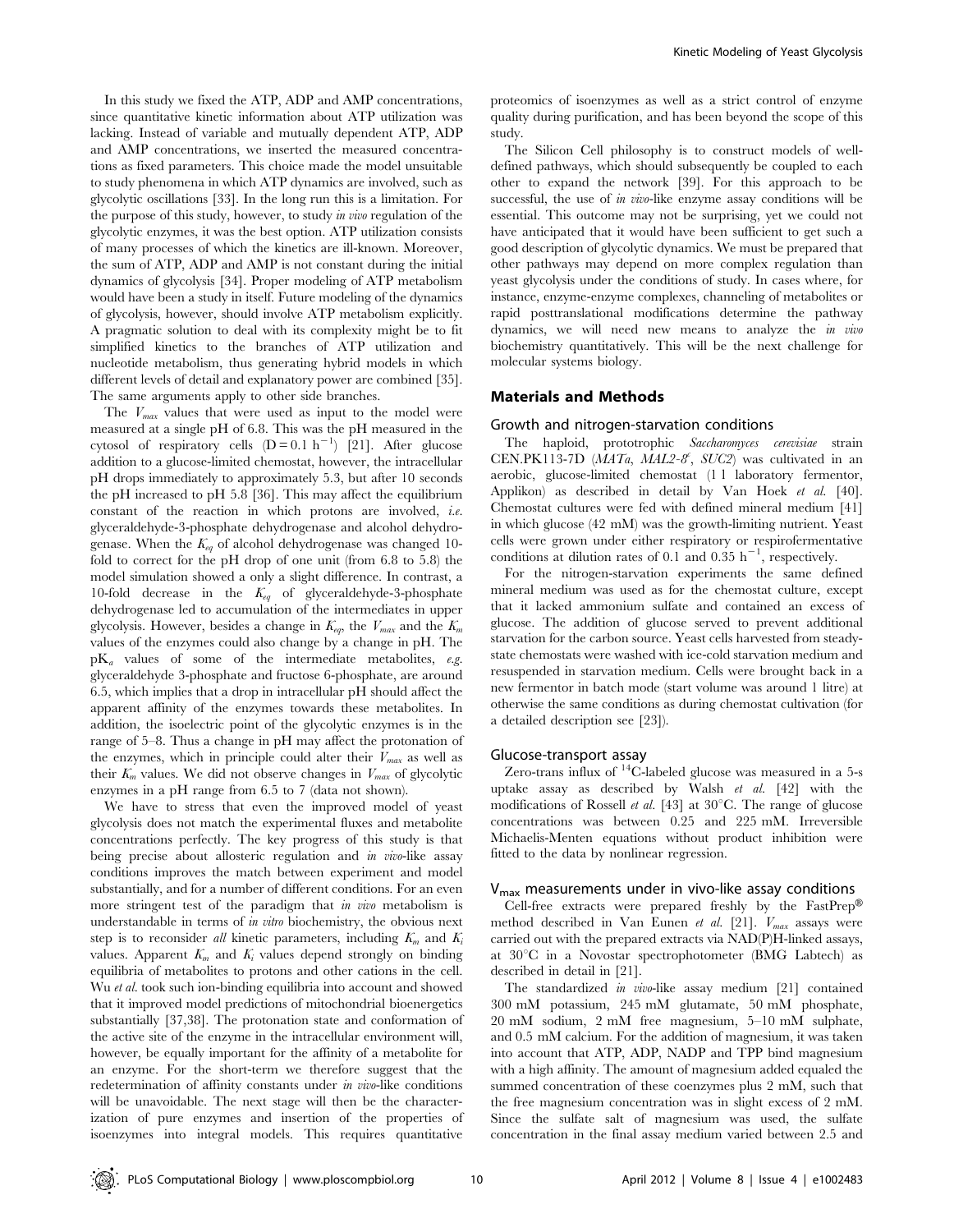10 mM. The concentrations of the substrates and coupling enzymes for each individual enzyme assay are given in the supporting information Text S1.

## Model description

The glycolytic model of Teusink et al. [12] was the starting point for this study. The model as it was used here, is depicted in Figure 1. Starting from the original Teusink et al. model [12] the following modifications were made, based on new insights and in order to tailor the model to the experimental conditions of this study:

- 1. The  $V_{max}$  values of all glycolytic and fermentative enzymes and the  $V_{max}$  and affinity constant of glucose transport were measured in extracts of cells grown under the growth and starvation conditions of this study. In Van Eunen et al. [23] they had been measured under assay conditions optimized for each enzyme; here we report on *in vivo*-like assays (see above) for the same biological samples (Table S4). For most of the remaining kinetic parameters we have used the values of Teusink et al. [12]. The only exceptions were the  $K_m$  values of glyceraldehyde-3phosphate dehydrogenase. In vivo-like kinetic data of glyceraldehyde-3-phosphate dehydrogenase used in the model is given in Table S4. If not mentioned otherwise the glyceraldehyde-3 phosphate dehydrogenase parameters and the  $V_{max}$  values measured under in vivo-like assay conditions were used.
- 2. In the original Teusink et al. model the branching fluxes to trehalose and glycogen were fixed at their measured values. Under the conditions described here, the glycogen flux was negligible (data not shown) and therefore not included. The trehalose, glycerol and succinate fluxes were fixed at the values measured in our study (Table 1). To prevent a redox imbalance in the model we did not fix the flux to acetate. Instead it was made proportional to the acetaldehyde concentration with a rate constant of  $0.5 \text{ min}^{-1}$ .
- 3. In the original model [12] the net ATP produced by glycolysis was consumed in a lumped reaction of ATP utilization. This resulted in variable and mutually dependent ATP, ADP and AMP concentrations. Since information about the kinetics of ATP utilization was lacking and moreover not the focus of this study, we decided to remove the ATP utilization from the model and instead inserted the measured concentrations of ATP, ADP and AMP as fixed parameters.
- 4. The known inhibition of hexokinase by trehalose 6-phosphate had not been included in the original model [12]. Yet, it is thought to play an important role in the regulation of glycolysis, particularly to prevent an imbalance between the upper and lower part of the pathway [24]. Trehalose 6 phosphate is an inhibitor of hexokinase that competes with its substrate glucose. Different  $K_i$  values for the different hexokinases of yeast have been reported. Glucokinase was not inhibited by trehalose 6-phosphate, while the  $K_i$  values of hexokinase 1 and 2 were 0.2 mM and 0.04 mM, respectively [44]. Since the distribution of the isoenzymes is not known for the experimental conditions studied here, both  $K_i$  values were used as indicated in the text. The kinetic equation of hexokinase was modified to the following:

$$
v_{h x k} =
$$

$$
\frac{V_{\max,hxk} \cdot \left(\frac{Glc_i(t)}{K_{m,hxk,Gli}} \cdot \frac{ATP}{K_{m,hxk,ATP}} - \frac{G6P(t) \cdot ADP}{K_{m,hxk,Gli} \cdot K_{m,hxk,ATP} \cdot K_{eq,hxk}}\right)}{(1 + \frac{Glc_i(t)}{K_{m,hxk,Gli}} + \frac{G6P(t)}{K_{m,hxk,G6P}} + \frac{T6P}{K_{i,hxk,T6P}}) \cdot \left(1 + \frac{ATP}{K_{m,hxk,ATP}} + \frac{ADP}{K_{m,hxk,ATP}}\right)}
$$
(1)

:

 $(2)$ 

- 5. Finally, the  $K_m$  of pyruvate decarboxylase in the original model (4.3 mM) [12] had been obtained from Boiteux and Hess [45] based on an intracellular phosphate concentration of 25 mM. However, we have measured the pyruvate decarboxylase activity at a phosphate concentration of 50 mM, which is likely to be the intracellular concentration under the growth conditions studied here [29]. Based on the data of Boiteux and Hess [45] we calculated a  $K_m$  value of pyruvate decarboxylase for pyruvate of 6.36 mM at 50 mM phosphate and the new value was inserted in the model.
- 6. The known activation of pyruvate kinase by fructose 1,6 bisphosphate had not been included in the original model [12]. However, it might play an important role, especially in cases where fructose 1,6-bisphospohate is below the concentration for which the activation of pyruvate kinase is at a maximum. We have implemented this allosteric regulation of pyruvate kinase according to the rate equation of Rizzi et al. [11], in which the activation by fructose 1,6-bisphosphate depended on the ATP concentration.

$$
\frac{V_{\max, pyk} \cdot \frac{PEP(t)}{K_{m, pyk, PEP}} \cdot \left(\frac{PEP(t)}{K_{m, pyk, PEP}} + 1\right)^{n_{pyk} - 1}}{L_{0, pyk} \cdot \left(\frac{ATP}{F16P(t)} + 1\right)^{n_{pyk}} + \left(1 + \frac{PEP(t)}{K_{m, pyk, PEP}}\right)^{n_{pyk}}}
$$

$$
\frac{P_{\text{tot}}(t)}{K_{m,pyk,F16P}} + 1
$$
\n
$$
\frac{ADP}{ADP + K_{m,pyk,ADP}}
$$

 $F16P(t)$ 

 $v_{pvk}$ 

All experimental data were converted to intracellular units  $(mM·min^{-1}$  for rates and mM for concentrations) by assuming a yeast cytosolic volume of 3.75  $\mu$ l.mg cell protein<sup>-1</sup> [46]. The final model including all equations and the parameters that were constant for the four conditions studied is given in the supporting information material Text S2, S3 and Table S1, S2, S3, S4, S5, S6.

#### Supporting Information

Table S1 Fixed parameters under all four conditions. (PDF)

Table S2 Concentrations of metabolites fixed under all four conditions.

(PDF)

Table S3 Initial metabolite concentrations in mM used in the glycolytic model. (PDF)

Table S4 Kinetic parameters measured under in vivolike conditions and implemented in the glycolytic model under the four conditions studied (new measurements). (PDF)

Table S5  $V_{max}$  values measured under  $V_{max}$  optimized assay' conditions. (PDF)

Table S6 Parameter used to simulate the upshift of the extracellular glucose concentration. (PDF)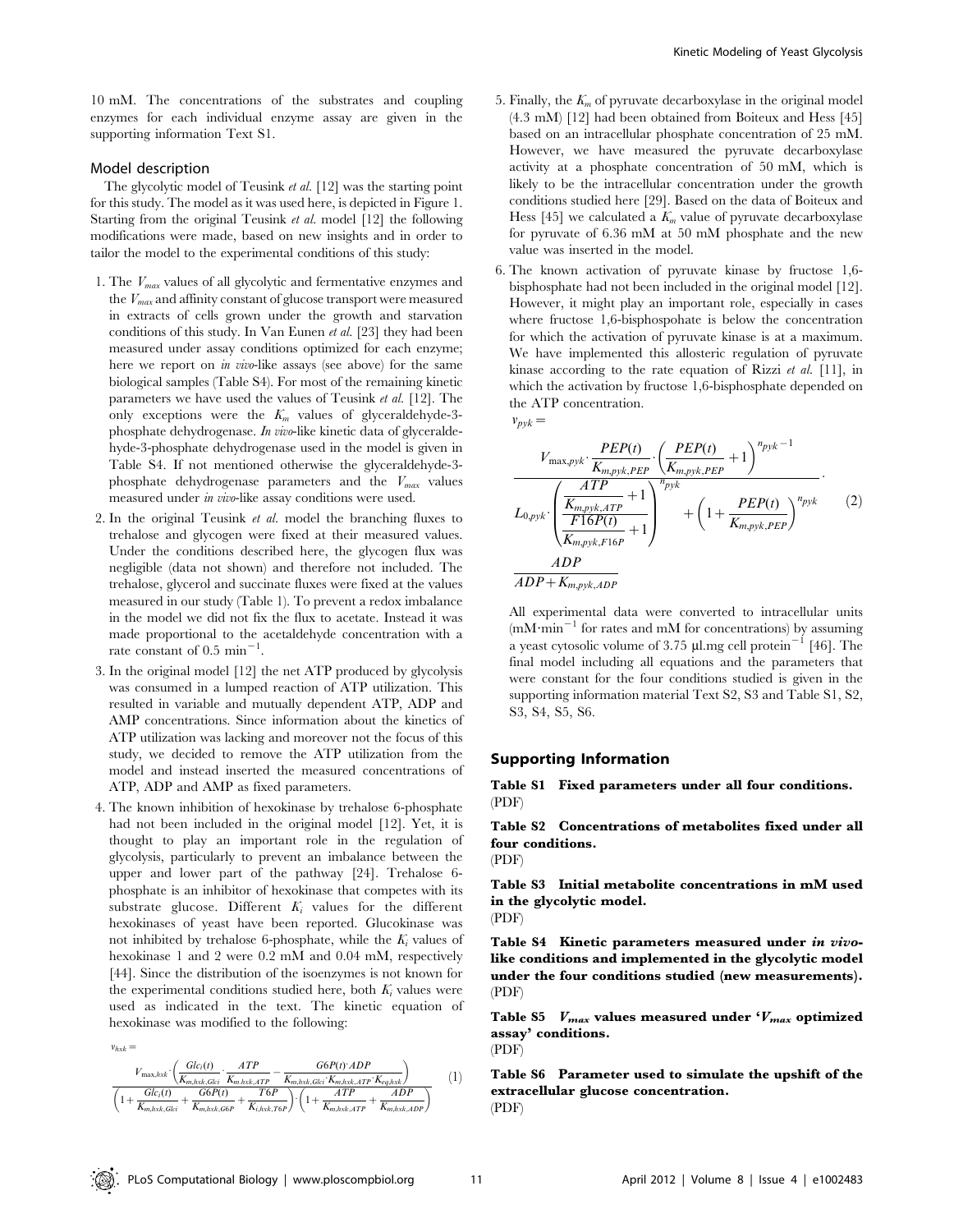Table S7 Predictions from the model of yeast glycolysis for the non-starved cells from the respiratory culture  $(D=0.1 h^{-1})$ , compared to experimental data from [23]. (PDF)

Table S8 Predictions from the model of yeast glycolysis for the 4 h N-starved cells from the respiratory culture  $(D=0.1 h^{-1})$ , compared to experimental data from [23]. (PDF)

Table S9 Predictions from the model of yeast glycolysis for the non-starved cells from the respirofermentative culture  $(D = 0.35 h^{-1})$ , compared to experimental data from [23].

(PDF)

Table S10 Predictions from the model of yeast glycolysis for the 4 h N-starved cells from the respirofermentative culture  $(D = 0.35 \text{ h}^{-1})$ , compared to experimental data from [23]. (PDF)

Table S11 Response coefficients of the concentration of F16BP towards the model parameters p. (PDF)

Table S12 Flux Control Coefficients,  $D = 0.1 h^{-1}$ , Nonstarved. (PDF)

Table S13 Flux Control Coefficients,  $D = 0.1 h^{-1}$ , 4h nitrogen-starved. (PDF)

## References

- 1. Betz A, Chance B (1965) Phase relationship of glycolytic intermediates in yeast cells with oscillatory metabolic control. Arch Biochem Biophys 109: 585–594.
- 2. Boiteux A, Goldbeter A, Hess B (1975) Control of oscillating glycolysis of yeast by stochastic, periodic, and steady source of substrate: a model and experimental study. Proc Natl Acad Sci U S A 72: 3829–3833.
- 3. Boiteux A, Busse HG (1989) Circuit analysis of the oscillatory state in glycolysis. Biosystems 22: 231–240.
- 4. Hess B, Boiteux A (1968) Mechanism of glycolytic oscillation in yeast. I. Aerobic and anaerobic growth conditions for obtaining glycolytic oscillation. Hoppe Seylers Z Physiol Chem 349: 1567–1574.
- 5. Richter O, Betz A, Giersch C (1975) The response of oscillating glycolysis to perturbations in the NADH/NAD system: a comparison between experiments and a computer model. Biosystems 7: 137–146.
- 6. Cortassa S, Aon MA (1994) Metabolic control analysis of glycolysis and branching to ethanol production in chemostat cultures of Saccharomyces cerevisiae under carbon, nitrogen, or phosphate limitations. Enzyme Microb Technol 16: 761–770.
- 7. Delgado J, Meruane J, Liao JC (1993) Experimental determination of flux control distribution in biochemical systems: In vitro model to analyze transient metabolite concentrations. Biotechnol Bioeng 41: 1121–1128.
- 8. Schlosser PM, Riedy TG, Bailey JE (1994) Ethanol-production in bakers-yeast Application of experimental perturbation techniques for model development and resultant changes in Flux Control Analysis. Biotechnol Prog 10: 141–154.
- 9. Galazzo JL, Bailey JE (1990) Fermentation pathway kinetics and metabolic flux control in suspended and immobilized Saccharomyces cerevisiae. Enzyme Microb Technol 12: 162–172.
- 10. Hynne F, Dano S, Sorensen PG (2001) Full-scale model of glycolysis in Saccharomyces cerevisiae. Biophys Chem 94: 121–163.
- 11. Rizzi M, Baltes M, Theobald U, Reuss M (1997) In vivo analysis of metabolic dynamics in Saccharomyces cerevisiae: II. Mathematical model. Biotechnol Bioeng 55: 592–608.
- 12. Teusink B, Passarge J, Reijenga CA, Esgalhado E, van der Weijden CC, et al. (2000) Can yeast glycolysis be understood in terms of in vitro kinetics of the constituent enzymes? Testing biochemistry. Eur J Biochem 267: 5313–5329.
- Visser D, Heijnen JJ (2003) Dynamic simulation and metabolic re-design of a branched pathway using linlog kinetics. Metab Eng 5: 164–176.
- 14. Westerhoff HV, van Dam K (1987) Thermodynamics and control of biological free energy transduction. Amsterdam: Elsevier.
- 15. Kresnowati MT, van Winden WA, Heijnen JJ (2005) Determination of elasticities, concentration and flux control coefficients from transient metabolite data using linlog kinetics. Metab Eng 7: 142–153.

Table S14 Flux Control Coefficients,  $D = 0.35$  h<sup>-1</sup>, nonstarved. (PDF)

Table S15 Flux Control Coefficients,  $D = 0.35 h^{-1}$ , 4h nitrogen-starved.

(PDF)

Table S16 Comparison of the regulation coefficients presented in [23] ( $V_{max}$  values measured under enzymeoptimized conditions) and those re-calculated with the  $V_{max}$  values measured under in vivo-like conditions, but using the same changes in flux. (PDF)

Text S1 Concentrations of substrates and coupling enzymes in the in vivo-like assays for each individual enzyme.

(PDF)

Text S2 Ordinary differential equations.

(PDF)

Text S3 Rate equations. (PDF)

## Author Contributions

Conceived and designed the experiments: KVE BMB. Performed the experiments: KVE JALK. Analyzed the data: KVE JALK. Wrote the paper: KVE HVW BMB.

- 16. Visser D, Schmid JW, Mauch K, Reuss M, Heijnen JJ (2004) Optimal re-design of primary metabolism in Escherichia coli using linlog kinetics. Metab Eng 6: 378–390.
- 17. Wu L, Mashego MR, Proell AM, Vinke JL, Ras C, et al. (2006) In vivo kinetics of primary metabolism in Saccharomyces cerevisiae studied through prolonged chemostat cultivation. Metab Eng 8: 160–171.
- 18. Nikerel IE, van Winden WA, van Gulik WM, Heijnen JJ (2006) A method for estimation of elasticities in metabolic networks using steady state and dynamic metabolomics data and linlog kinetics. BMC Bioinformatics 7: 540.
- 19. Rossell S, Solem C, Verheijen PJT, Jensen PR, Heijnen JJ (2008) Approximate flux functions. In: Hansen ACH, Koebmann B, Jensen PR, eds. Elsinore, Denmark, . pp 61–72.
- 20. Reijenga KA, van Megen YM, Kooi BW, Bakker BM, Snoep JL, et al. (2005) Yeast glycolytic oscillations that are not controlled by a single oscillophore: a new definition of oscillophore strength. J Theor Biol 232: 385–398.
- 21. van Eunen K, Bouwman J, Daran-Lapujade P, Postmus J, Canelas AB, et al. (2010) Measuring enzyme activities under standardized in vivo-like conditions for systems biology. Febs J 277: 749–760.
- 22. van Eunen K, Bouwman J, Lindenbergh A, Westerhoff HV, Bakker BM (2009) Time-dependent regulation analysis dissects shifts between metabolic and geneexpression regulation during nitrogen starvation in baker's yeast. Febs J 276: 5521–5536.
- 23. van Eunen K, Dool P, Canelas AB, Kiewiet J, Bouwman J, et al. (2010) Timedependent regulation of yeast glycolysis upon nitrogen starvation depends on cell history. IET Syst Biol 4: 157–168.
- 24. Teusink B, Walsh MC, van Dam K, Westerhoff HV (1998) The danger of metabolic pathways with turbo design. Trends Biochem Sci 23: 162–169.
- 25. Beullens M, Mbonyi K, Geerts L, Gladines D, Detremerie K, et al. (1988) Studies on the mechanism of the glucose-induced cAMP signal in glycolysis and glucose repression mutants of the yeast Saccharomyces cerevisiae. Eur J Biochem 172: 227–231.
- 26. Visser D, van Zuylen GA, van Dam JC, Eman MR, Proll A, et al. (2004) Analysis of in vivo kinetics of glycolysis in aerobic Saccharomyces cerevisiae by application of glucose and ethanol pulses. Biotechnol Bioeng 88: 157–167.
- 27. Canelas AB, van Gulik WM, Heijnen JJ (2008) Determination of the cytosolic free NAD/NADH ratio in Saccharomyces cerevisiae under steady-state and highly dynamic conditions. Biotechnol Bioeng 100: 734–743.
- 28. Seifar RM, Ras C, van Dam JC, van Gulik WM, Heijnen JJ, et al. (2009) Simultaneous quantification of free nucleotides in complex biological samples using ion pair reversed phase liquid chromatography isotope dilution tandem mass spectrometry. Anal Biochem 388: 213–219.